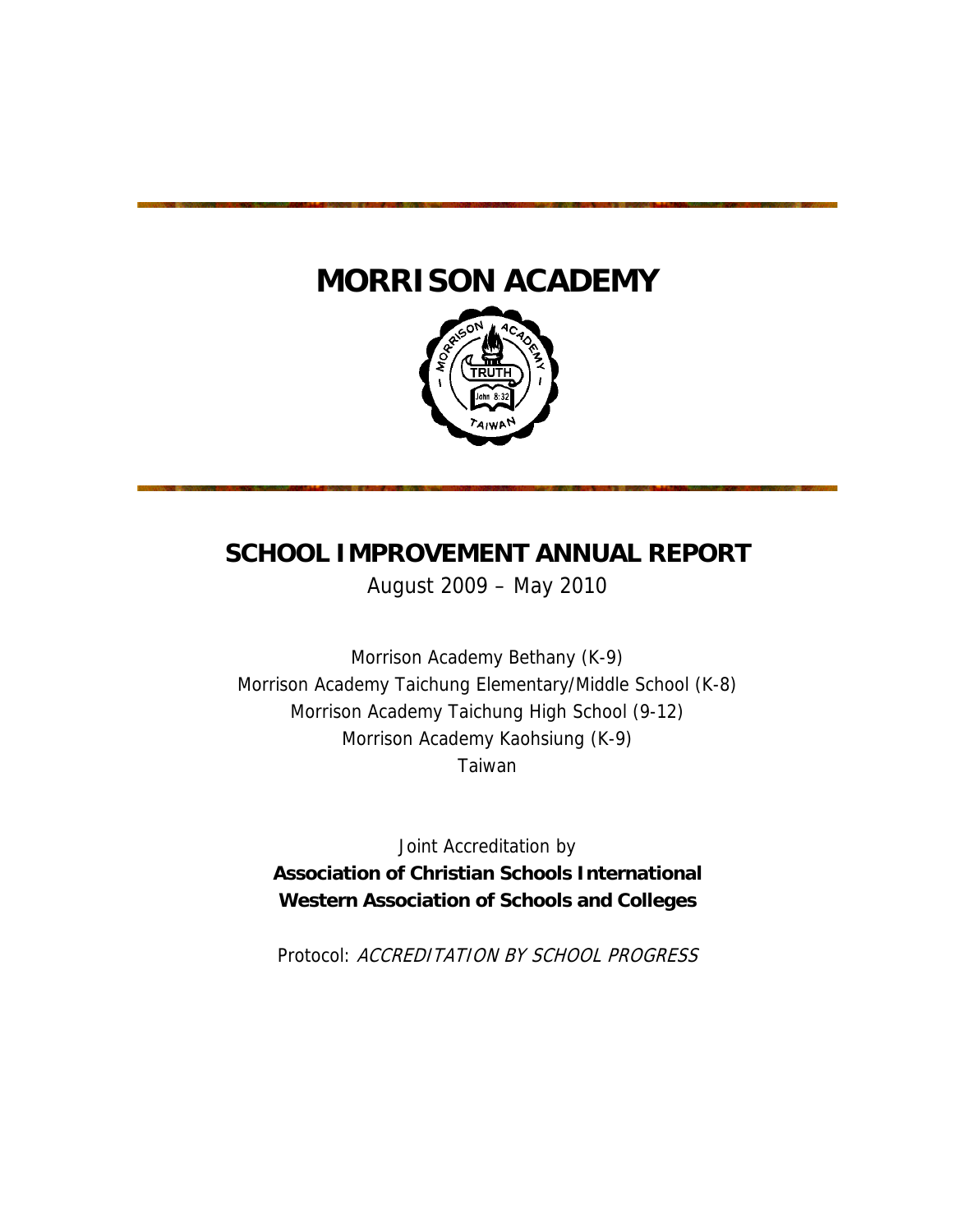# **TABLE OF CONTENTS**

| L            | <b>SCHOOL PROFILE - MORRISON ACADEMY (MA)</b>                     | $\overline{\mathbf{2}}$ |
|--------------|-------------------------------------------------------------------|-------------------------|
| П            | <b>SCHOOL IMPROVEMENT PROCESS</b>                                 | 3                       |
| $\mathbf{H}$ | <b>PROGRESS REPORT</b>                                            | 3                       |
|              | 1a. Coherent Unit-based Instructional Program                     | 3                       |
|              | 1b. K-12 Subject Review with Vertical Articulation                | 3                       |
|              | 1c. Consistent Application of High-yield Instructional Strategies | 4                       |
|              | 1d. Comprehensive, School-wide Assessment Program                 | 4                       |
|              | 1e. Assessment Data Analysis                                      | $\overline{4}$          |
|              | 2. Systematic and Sustainable Service Program                     | $\overline{4}$          |
|              | 3. Mandarin Curriculum Review                                     | $\overline{4}$          |
|              | 4. Clear Articulation of Mission & School-wide Initiatives        | 4                       |
|              | 5. Enrollment Policy Review                                       | 4                       |
| $\mathbf{I}$ | <b>APPENDIX SECTION</b>                                           | 5                       |
|              | Appendix A - 2009-2010 Progress Tracking Chart                    | 5                       |
|              | Based on March '09 Visiting Committee Recommendations             | 5                       |
|              | Appendix B - 2009-10 List of Evidence                             | 6                       |
|              | Appendix C - 2009-10 Campus Progress Report                       | 7                       |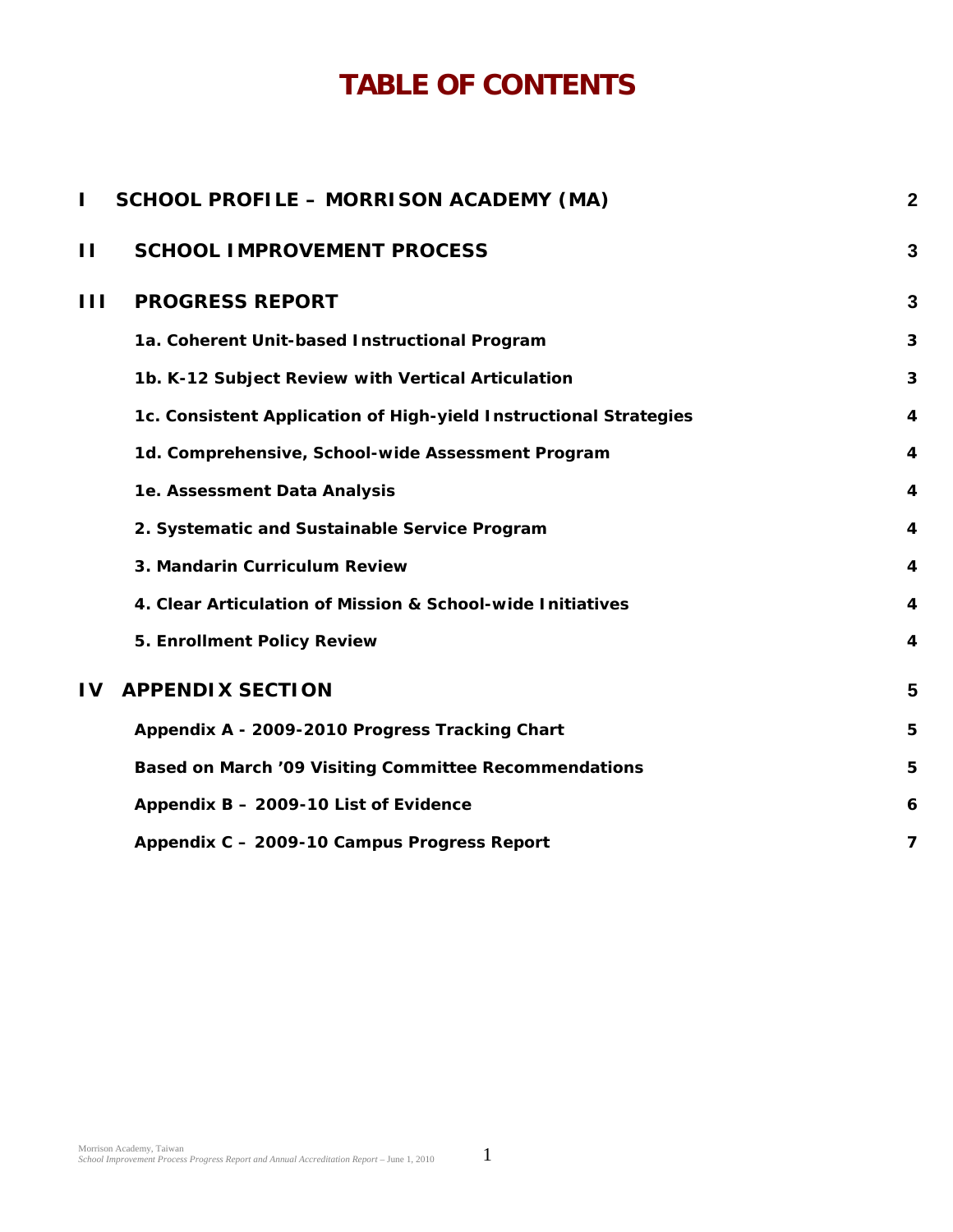# **I School Profile – Morrison Academy (MA)**

# **General Data and Description**

#### **Morrison Academy**

**TIM MCGILL – SUPERINTENDENT** 

Morrison Academy - System Services 136-1Shui Nan Rd. Taichung, TAIWAN 40679 Phone: 8864-2297-3927 x100 Fax: 8864-2292-1174 email: mcgillt@mca.org.tw

#### **Campuses:**

Morrison Academy Bethany (K-9); Principal Uwe Maurer maureru@mca.org.tw Morrison Academy Taichung Elementary/Middle School (K-8), Principal Tim Heading headingt@mca.org.tw Morrison Academy Taichung High School (9-12), Principal Dan Robinson robinsond@mca.org.tw Morrison Academy Kaohsiung (K-9), Principal Gabe Choi choig@mca.org.tw

#### **Founded:** 1952

**Type:** Non-denominational private Christian school system

**Ownership & Board:** Morrison Academy (MA) operates under the direction of *Morrison Christian Association, Inc*., (MCA) a nonprofit (New Jersey) corporation, owned and operated by the following sponsoring missions: The Evangelical Alliance Mission (TEAM), Oriental Missionary Society International (OMSI), Conservative Baptist International (CBI), and the International Mission Board of the Southern Baptist Convention (IMB). Each sponsoring mission generally supplies two Board of Trustee members, with four additional members from the alumni and Taiwan missions' communities. Morrison is also registered with the Chinese government as a not-for-profit foreign school and may only admit students holding foreign passports.

**Accreditation Partners**: Morrison is jointly accredited by WASC (Western Association of Schools and Colleges) and ACSI (Association of Christian Schools International) as one system of three campuses. Since 1977, Morrison's Taichung high school campus has been accredited by WASC and has also been an ACSI member school. All three campuses (located in Taipei, Taichung, and Kaohsiung) have been jointly accredited since 1998. Morrison's past March '09 visit synchronized the accreditation cycle as a single school system of three separate campuses.

**Accreditation term**: Six years - July 2009 through June 30, 2015

**Purpose:** The purpose of Morrison Academy is to meet the educational needs of the children of missionaries throughout Taiwan.

**Core Values:** Jesus Christ is central to Morrison Academy's values. These core values are:

- 
- To know the Truth  $\bullet$  To fulfill the Great Commission
- To pursue excellence in student learning To partner with parents
	-
- To educate the whole person To be a caring community

**Vision:** The vision of Morrison Academy is that each student will experience a quality, Biblically-integrated education so that they will dynamically impact the world for Christ.

## **Campus Data** – **Sept. 2009**

| <b>Morrison Academy Campuses:</b>                             | Total<br><b>Students</b> | <b>Students</b><br>K-5 | <b>Students</b><br>$6 - 8$ | <b>Students</b><br>$9^{th}$ - 12 | <b>ELL</b><br>% | <b>Ethnicity</b><br>Asian/Caucasian/Blended | <b>Classroom &amp; Pupil</b><br>Support Teachers/<br><b>Administrators</b> |
|---------------------------------------------------------------|--------------------------|------------------------|----------------------------|----------------------------------|-----------------|---------------------------------------------|----------------------------------------------------------------------------|
| Morrison Academy Bethany (MAB)                                | 188                      | 97                     | 70                         | 21                               | 15%             | 76%<br>14%<br>10%                           | T: 25<br>Am: $1$                                                           |
| Morrison Academy Kaohsiung (MAK and<br>Satellite School: MAC) | 190                      | 105                    | 69                         | 16                               | 15%             | 9%<br>7%<br>84%                             | $\mathsf{T}$ :<br>27<br>Adm: $1$                                           |
| Morrison Academy Taichung (MAT)                               | 449                      |                        | - -                        |                                  | 6%              | See below                                   | T:<br>59                                                                   |
| MAT Elementary/Middle School<br>٠<br>(MAT EMS)                | 211                      | 129                    | 82                         |                                  | 6%              | 9%<br>67%<br>24%                            | Adm: $1$                                                                   |
| MAT High School (MAT HS)<br>٠                                 | 238                      | $-1$                   | $- -$                      | 238                              | 0%              | 9%<br>70%<br>21%                            | Adm: $1$                                                                   |
| <b>Morrison System Services</b>                               | --                       | н.                     | --                         |                                  | --              |                                             | Adm: $3$                                                                   |
| <b>Morrison Academy All Campus Totals</b>                     | 827                      | 331                    | 221                        | 275                              |                 | 18%<br>8%<br>74%                            | T: 111<br><b>Adm: 7</b>                                                    |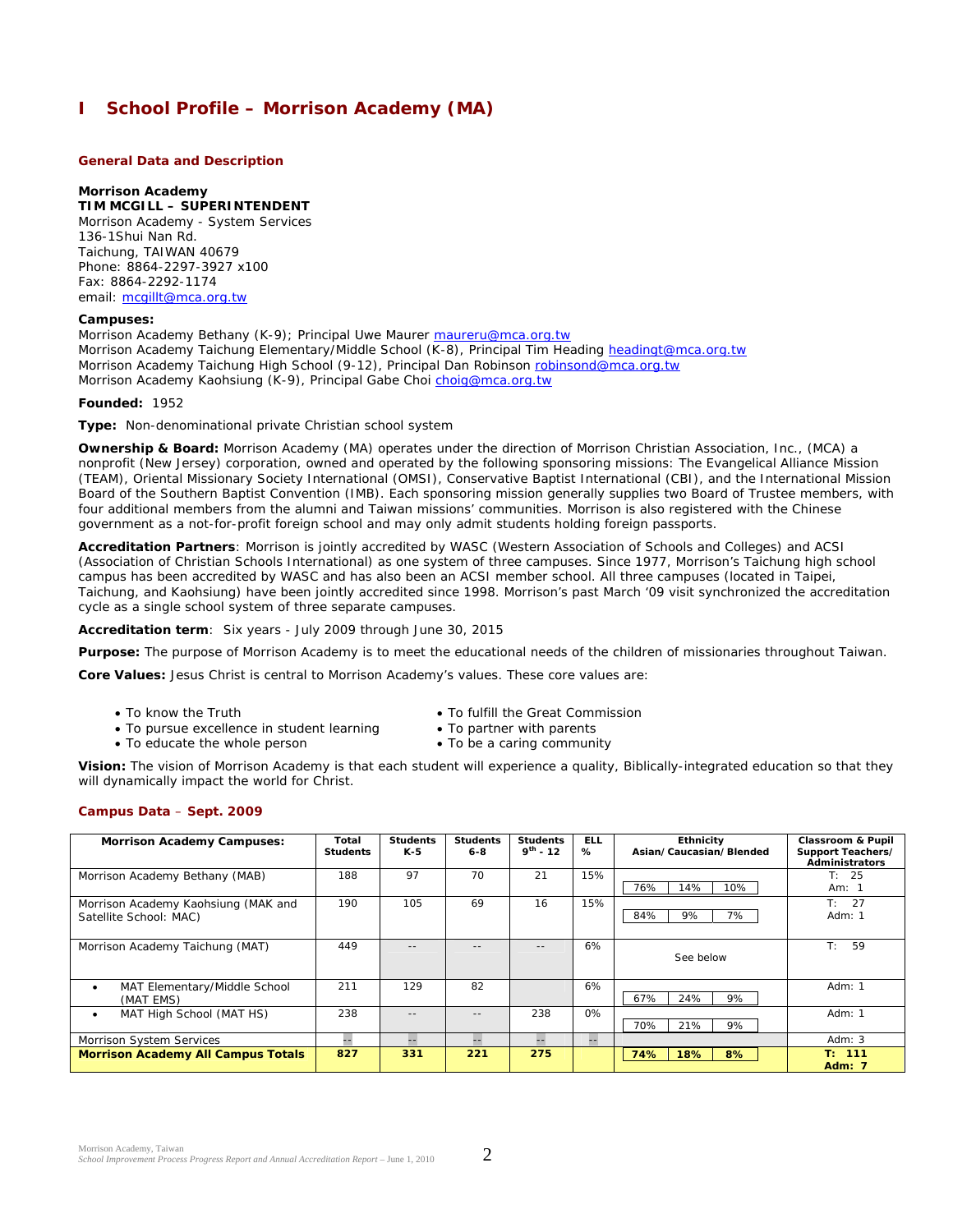# **Student Academic Data**

#### **ITBS Norm-referenced Assessment Grades 1-9**

| <b>SPRING</b><br>09 | KEY:           | < 60            | >79         |                                |
|---------------------|----------------|-----------------|-------------|--------------------------------|
|                     | <b>Reading</b> | <b>Language</b> | <b>Math</b> | <b>Total</b><br><b>Battery</b> |
| Gr. 9               | 78             | 80              | 83          | 81                             |
| Gr <sub>8</sub>     | 75             | 78              | 88          | 82                             |
| Gr <sub>7</sub>     | 82             | 82              | 92          | 87                             |
| Gr <sub>6</sub>     | 73             | 79              | 85          | 81                             |
| Gr <sub>5</sub>     | 69             | 80              | 88          | 81                             |
| Gr <sub>4</sub>     | 74             | 82              | 83          | 81                             |
| Gr <sub>3</sub>     | 59             | 71              | 80          | 70                             |
| Gr <sub>2</sub>     | 71             | 69              | 74          | 71                             |
| Gr 1                | 73             | 73              | 79          | 73                             |
| <b>MA AVG</b>       | 73             | 77              | 84          | 79                             |

#### **HS Norm-referenced Assessments**

#### **HS AP Scores**

| <b>PSAT</b>                       | Verbal | Math | Writing      |
|-----------------------------------|--------|------|--------------|
| Class 2010                        | 53     | 58   | 54           |
| SAT Scores – Graduating Class '10 |        |      |              |
|                                   |        |      | <b>CLASS</b> |

| <b>SAT 1 REASONING TEST</b>      | 2010<br>(taken<br>08/09 |
|----------------------------------|-------------------------|
| Percent Grade 12 Students Tested | 95%                     |
| MA Class Avg. (Math              | 621                     |
| MA Class Avg. (Writing)          | 588                     |
| MA Class Avg. (Critical Reading) | 590                     |
| Total MA Class Avg.              | 1799                    |
|                                  |                         |

| <b>AP Score</b> | <b>Spring</b><br>09 |
|-----------------|---------------------|
| Score of        |                     |
| 4               | 41%                 |
| Score of        |                     |
| 3               | 27%                 |
| Score of        |                     |
| 2               | 16%                 |
| Score of        |                     |
|                 | 11%                 |
| Score of        |                     |
| Ο               | 6%                  |
| ℅               | 83%                 |
| At/Above        |                     |
| 3'              |                     |
| MA Ava          | 3.86                |

#### **Graduate Data**

| Class of<br>2010 | #  | % of<br>Class | % M | % F |
|------------------|----|---------------|-----|-----|
| College<br>Bound | 52 | 88%           | 85% | 91% |

**Drop out Rate for class of 2009** (between Fall 05- Spring 09): **0%**

# **II School Improvement Process**

#### **Purpose**

The purpose of this School Improvement Plan (SIP) is twofold. First is to facilitate and document Morrison's continuous school improvement through analyzing, evaluating, and synthesizing MCA's school-wide learning goals. Secondly is to serve as a tracking and reporting tool for accreditation recommendations as well as other school-wide strategies and initiatives supporting student learning, thus providing a framework for the required annual interim progress report required by both ACSI and WASC.

#### **History**

Morrison Academy's current School Improvement Plan (SIP) was initiated in the fall of 2009. All the recommendations in the May 2009 accreditation visiting committee report (ACSI and WASC) have been incorporated into the SIP. Appendix A includes MA's 2009 – 2010 goals and indicates whether the goal has been fully met, or is still in process. Evidence is listed in Appendix B and can be accessed in our eFolio. Campus-specific progress is documented in Appendix C. There have been no major changes or conditions impacting the school improvement process since our spring visit in 2009.

#### **Current Process**

Morrison's Special Administrative Council (SAC), which acts as Morrison's *Follow-up Committee*, has thoroughly reviewed this year's progress*.* Steps toward school improvement are evident in all major recommendations*.* Annually in May, all regional campus teachers and administrators meet to review and celebrate Morrison's accomplishments for the past school-year. Survey results, feedback, and other data regarding the year's progress and challenges are collected and examined by MCA's System Advisory Council (SAC). This data informs the following school-year's goals and action plans.

# **III Progress Report**

A brief system-wide summary addressing Morrison's progress made on the 09 visiting team's recommendations follows. The *School Improvement Plan* tracking form (*Appendix A*) provides an overview of this interim report and strategies to meet the major recommendations have been put on a continuum. On-line evidence is shown on the chart in *Appendix B, and* campusspecific progress reports written by MA principals can be found in *Appendix C*.

#### *1a. Coherent Unit-based Instructional Program*

A System-wide scope and sequence document was created for all levels. This template was adopted by SAC. At the beginning of this year, teachers were told they needed to fill in this document with the units for their course(s). This expectation has also been written into a new procedure. *Procedure 150* defines the components that make up our curriculum unit based instruction. It was reviewed by SAC in March.

#### *1b. K-12 Subject Review with Vertical Articulation*

Vertical articulation is a relatively new idea for Morrison. Therefore, the professional development focus is helping make teachers aware of basics: *definition, purpose, and protocol*. The 2009-2010 Morrison PD and CD Schedule for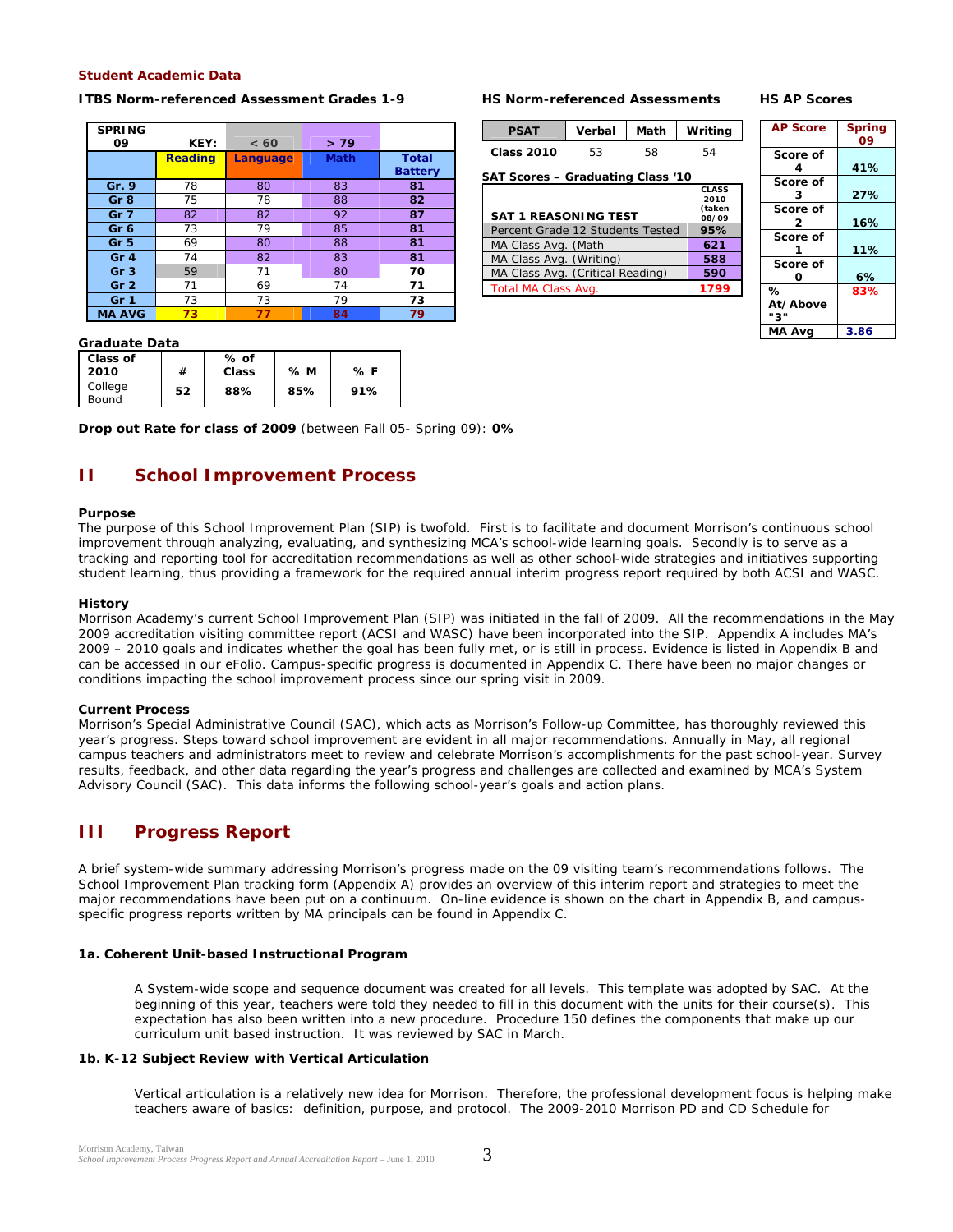Collaborative Planning Time calendar was designed with one week and one half day dedicated to learning the basics of vertical articulation at Morrison.

# *1c. Consistent Application of High-yield Instructional Strategies*

The 2009-2010 Morrison PD and CD Schedule for Collaborative Planning Time was designed with 10 weeks throughout the year for teachers to revisit the nine instructional strategies introduced last year, and then intentionally apply them in a lesson that was peer reviewed and reflected upon. *Procedure 170 Professional Practice Review* was revised to include the use of instructional strategies that reflect appropriate pedagogy.

# *1d. Comprehensive, School-wide Assessment Program*

All principals, the superintendent, and Director of Curriculum and Professional Development attended an assessment workshop to build capacity and common understanding to develop a Morrison philosophy of assessment. Procedure 120 Assessment was written to explain that philosophy of assessment and guide future professional development. Procedure 125 Data Storage and Analysis was written to identify those who are responsible for collecting, storing, and updating Morrison data. Common assessments were designed for all middle school math units to be aligned with the benchmarks/written curriculum.

# *1e. Assessment Data Analysis*

The leadership team, SAC, read *Using Data to Improve Learning for All.* It was discussed at the fall SAC Summit and a data pyramid was created to show the different types of assessment given at Morrison, who would use it, and when it would be given. This pyramid was included in the new procedure 125 Data Storage and Analysis.

# *2. Systematic and Sustainable Service Program*

- a. The Bible Curriculum Task Force included a Christian service learning component. A middle school service learning curriculum was created.
- b. Service learning liaisons were employed to develop partnerships with non-profit organizations in Taipei, Taichung, and Koahsiung.
- c. Six half-days in the 2009/10 middle school calendar were dedicated to Service Learning.
- d. Each campus developed service learning opportunities.
- e. Professional Development funds (US\$9,000) were invested in Mandarin language lessons for staff and their families.

# *3. Mandarin Curriculum Review*

- a. Kindergarten through twelfth grade Heritage course benchmarks, based on Nan Yi, were written and reviewed.
- b. Completion of the kindergarten through second grade Discovery course units completed.
- c. Identified grades three through eight primary resources for Discovery courses.
- d. All of Morrison's Mandarin teachers participated in a professional development workshop, June 29-July 5, 2009 lead by Theresa Choa on unit writing and teaching strategies.

## *4. Clear Articulation of Mission & School-wide Initiatives*

- a. The Director of Communications position was established in August 2009. "The Bridge" --a quarterly, bilingual publication was introduced in October 2009. This year's issues focused on quality education, service learning, assessment, and Mandarin language curriculum. The new Director of Curriculum also produced Morrison's first fully bi-lingual annual report publication.
- b. The Board of Trustees adopted a new core value position statement in January 2010. This will facilitate consistent communication across the school system and promote mutual ownership by the organization's stakeholders.
- c. A large sculptured marble torch was installed in the lobby of each campus with "Truth" embossed on them in both Chinese and English. This is the central symbol in the organization's seal. Administrators often refer to this symbol when they explain Morrison's vision and values to parents, new families, and visitors.
- *d.* The existing Vision for Our Learners' (i.e. Morrison's ESLRs) assessment system was expanded to encompass measurements of ongoing programmatic alignment with the Purpose, Vision, and Core Value Statements. (Refer to *policy 1770*, Alignment with Purpose, Vision, and Core Values) This expanded assessment system is called the School-Wide Appraisal (SWA).

# *5. Enrollment Policy Review*

- a. In preparation for reviewing MA's enrollment policy (#5205) the Board of Trustees "appointed a Mission Alignment Task Force (to) draft a policy establishing systematic assessment tools to evaluate if Morrison is accomplishing its mission." This new policy (#1770) was adopted in November 2009 Board meeting. The Board invested substantial time discussing MA's enrollment policy (#5205), and approved a revised one in May 2010.
- b. The administration considered marketing strategies, such as an Open Houses and referral incentives, with the goal of attracting the most qualified students in the primary grades.
- c. Admissions procedures (#240) and testing instruments were revised by SAC.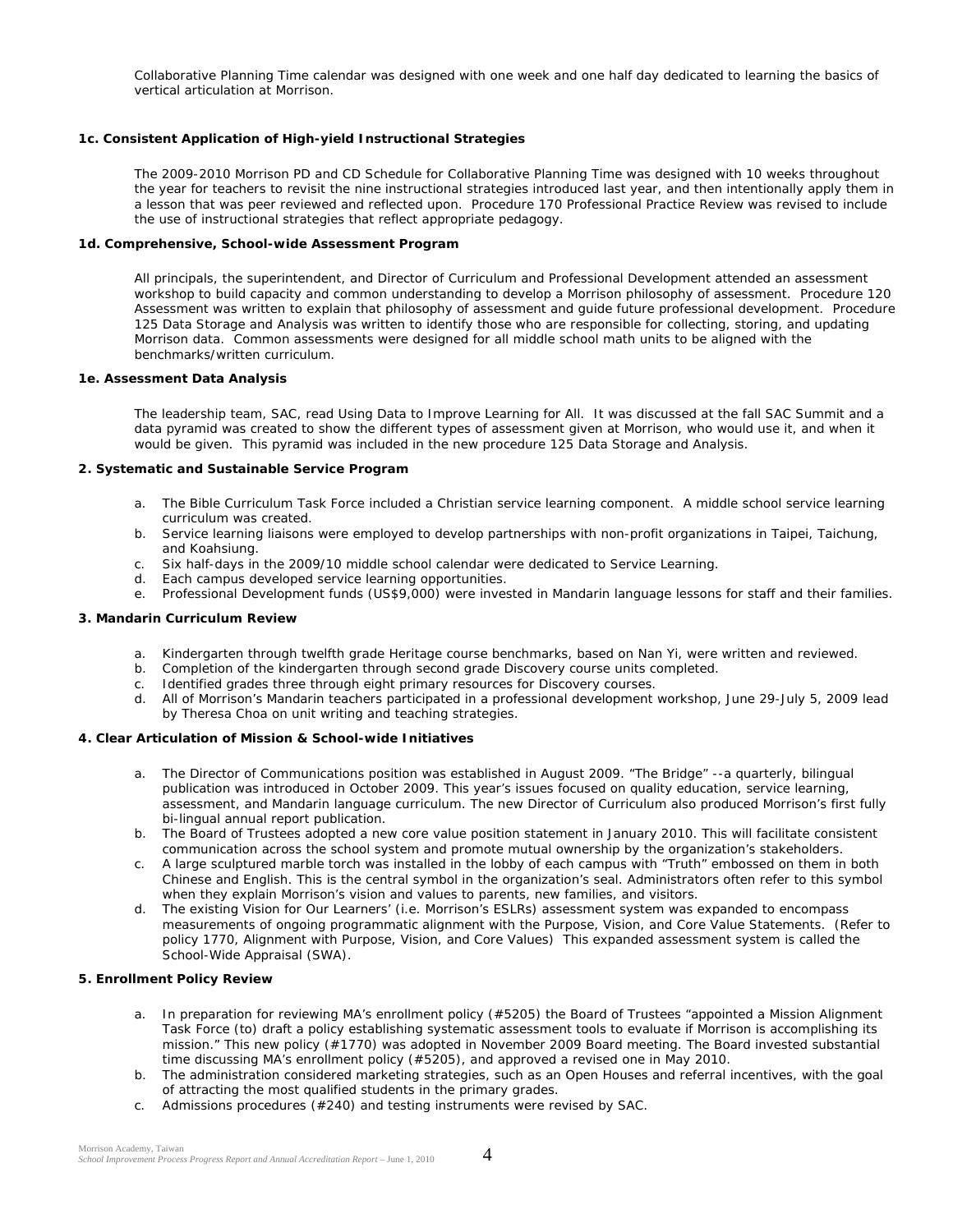# **IV Appendix Section**

# **Appendix A - 2009-2010 Progress Tracking Chart**

#### **GOAL** STRATEGY ORIGIN **09 - 10**  1a. Unit-based, coherent, instructional program that regularly requires from faculty documents that include: scope and sequence of learning, learning outcomes, common assessment and assessment data analysis that informs instruction i. Require same benchmark assessments for each core subject with unit plans. ii. Review existing unit plans during collaborative planning time and PD days. iii. Write procedure defining the components of the unit based instructional program 09 09 09  $\bullet$  $\bullet$  $\bullet$ 1b. K-12 subject review that includes vertical articulation. i. Revise the Curriculum Development Process procedure (110) so that vertical articulation is reflected as a major component of the review process. ii. Plan one session where K-12 meets in subject areas to look for gaps and redundancies. Report back findings. iii. Plan one CPT meeting a semester where elementary meets with middle and middle meets with high school. 09 09  $09$  $\bullet$  $\bullet$  $\Omega$ 1c. Consistent application of high yield instructional strategies that are reflective of sound educational practice, with Morrison Christian Academy providing ongoing training and accountability to ensure the delivery of a strong instructional program to the students i. Emphasize application and reflection on high yield instructional strategies during CPT. ii. Revise procedure 170, Professional Practice Review, so that applications of high yield instructional strategies are a part of the teacher evaluation. iii. Incorporate high yield instructional strategies into walk through observations. 09  $\overline{0}$ 09  $\bullet$  $\bullet$  $\blacksquare$ 1.d Comprehensive, school-wide assessment program that assesses student learning and aligns with the learning outcomes. i. Finalize procedure for data storage and analysis.  $\begin{bmatrix} 09 \\ 0 \end{bmatrix}$ 1.e Collaborative systems that routinely analyze a variety of assessment data to inform instruction and improve student learning. i. Build capacity regarding assessment at the leadership level (PD for SAC & CC). ii. Draft a philosophy of assessment at Morrison<br>iii. Schedule staff PD on assessment and data. Schedule staff PD on assessment and data. iv. Send Team Leaders to training on collaborative protocols. 09  $0<sup>9</sup>$ 09 09  $\overline{\bullet}$  $\bullet$  $\bullet$  $\blacksquare$ 2. Develop and implement a more systematic and sustainable service program to provide students with increased opportunities to serve outside the school walls. i. Include a Christian service / authentic Christian living strand in the Bible curriculum. ii. Hire consultants to develop service learning partnerships, particularly for middle school. iii. Explore corporate partnerships. iv. Promote Christian service learning through school youth groups, clubs, or other school-sponsored programs. v. Provide support for staff and their families to learn to speak Chinese. 09 09 09 09  $\Omega$  $\bullet$  $\bullet$   $\blacksquare$ 3. Review the Mandarin curriculum as part of the subject review process, applying best practices and making improvements that result in a developmentally appropriate, sequential and coherent curriculum where students develop communicative competencies i. Develop Scope and sequence and resources (K-2). ii. Consider changes to engaged instructional time procedure (#295), including daily instruction for elementary students. iii. Provide professional development o 2010 Chinese Teacher's Academy Summer Training o on use of new materials for technology integration iv. Pilot language labs on the Taipei and Kaohsiung Campus 09  $\Omega$ 09 09  $\bullet$  $\bullet$  $\bullet$  $\bullet$  $\blacksquare$  $\Omega$ 4. Ensure that school vision and initiatives are clearly articulated to all Morrison community stakeholders in order to facilitate mutual ownership of these by all members, and to provide consistency among the schools, while allowing variance of implementation based on the unique needs and characteristics of each campus and / or school level i. Develop a communications strategic plan including a, bilingual, system-wide quarterly. Employ a Director of Communications iii. Develop a mechanism for gathering reports of Christian service student learning programs in order to articulate the school's relevance in the broader community. iv. Install symbols of the school's vision on each campus and explain them at PAC meetings and concerts v. Assess stakeholder awareness of school vision and initiatives.  $\overline{0}$ 09 09  $\overline{0}$ 09  $\bullet$  $\bullet$  $\circ$   $\blacktriangleleft$ 5. Review the enrollment policy in light of the declining enrollment of missionary children and changing demographics to ensure the school's future viability – while maintaining the school's vision i. Board review of policy #5205 ADMISSION LIMITATIONS ii. Administration research marketing strategies, such as an Open House, to attract the most qualified students in the primary grades. Consider integrating these in the 2010/11 budget. iii. Administration research enrollment incentive, ELL summer camps, ELL Audit and preschool programs. Consider integrating these in the 2010/11 budget. Review admissions protocols and testing instruments. 09 09 09 09  $\bullet$  $\bullet$  $\bullet$

# *Based on March '09 Visiting Committee Recommendations*  **Legend: Completed In progress Postponed until next year**

Morrison Academy, Taiwan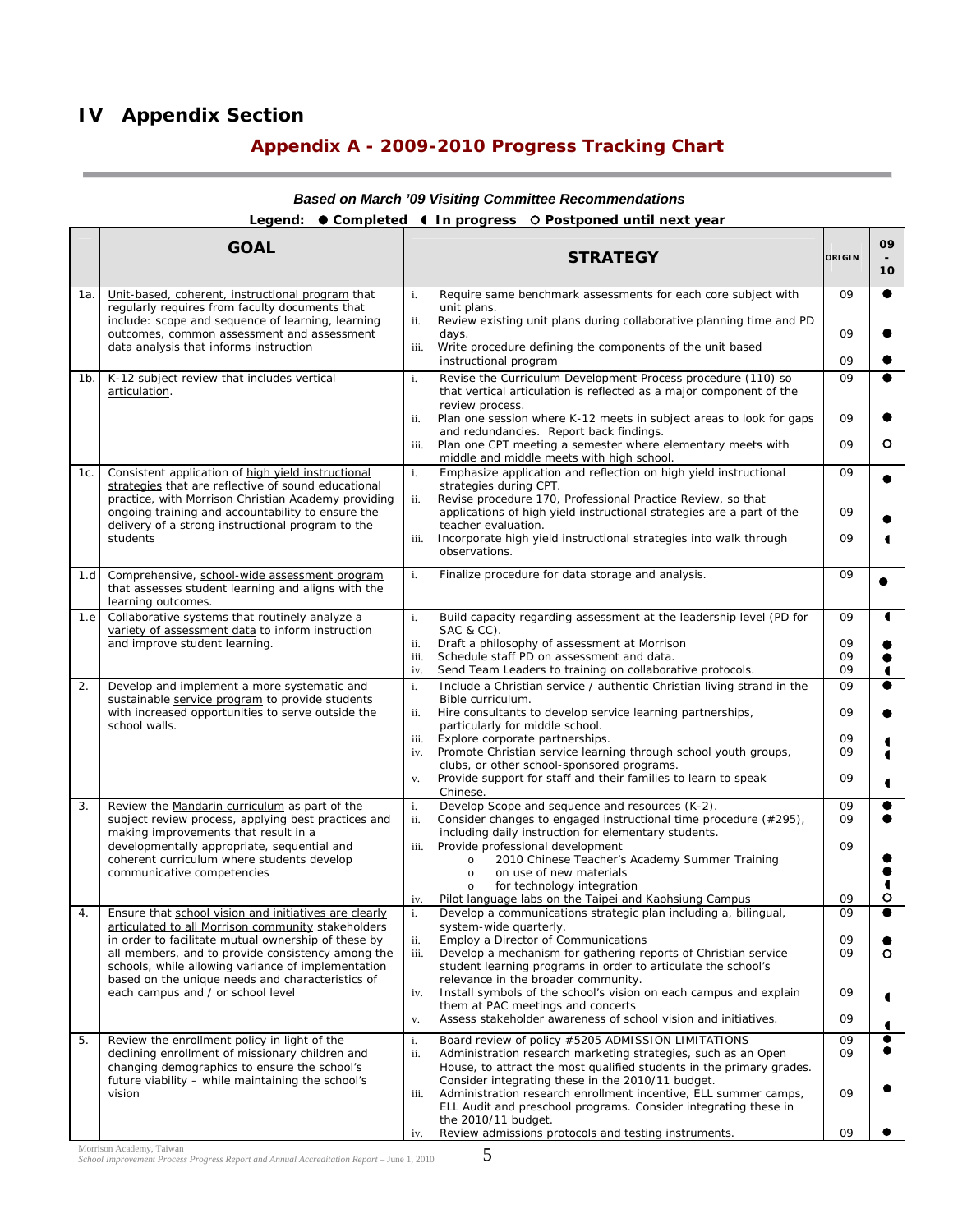# **Appendix B – 2009-10 List of Evidence**

|     | <b>GOAL</b>                                                                                          | <b>EVIDENCE</b> (Linked to eFolio)                                                                                                                                                                                                                                                                                                                                                                                                                                                                                                                                                                                                                        |
|-----|------------------------------------------------------------------------------------------------------|-----------------------------------------------------------------------------------------------------------------------------------------------------------------------------------------------------------------------------------------------------------------------------------------------------------------------------------------------------------------------------------------------------------------------------------------------------------------------------------------------------------------------------------------------------------------------------------------------------------------------------------------------------------|
| 1a. | Unit-based, coherent,<br>instructional program                                                       | MA System - MA Scope and Sequence templates for EMS and HS, Procedure 150, SAC<br>March Notes<br>MAK- Grade 4 Scope and Sequence, Grade 6 Scope and Sequence, Vertical Articulation                                                                                                                                                                                                                                                                                                                                                                                                                                                                       |
| 1b. | K-12 subject review that<br>includes vertical articulation                                           | Scope and Sequence 2009<br>MA System - 2009-10 PD & CD Schedule<br>MAB - PD agenda and responses from PD day meetings<br>MAK - Vertical Articulation In-service, Vertical Articulation worksheet A, Vertical Articulation<br>worksheet B, Origami directions A<br>MAT EMS - PD documentation; MS expectations                                                                                                                                                                                                                                                                                                                                             |
| 1с. | Consistent application of high<br>yield instructional strategies                                     | MA System - 2009-10 Morrison PD/CD Schedule, Procedure 170 Professional Practice<br>Review<br><b>MAB</b> - PD handouts<br>MAK - Instructional Strategies 2010 In-service, Instructional Strategies - Teacher Choices,<br>Instructional Strategies - teacher reflections, Instructional Strategies chapter summaries,<br>Instructional strategies in-service handout, Instructional Strategies Peer Observation<br>schedule, Marzano Instructional Strategies article summary<br>MAT EMS - Observation and reflection forms. overall reflection form, Th!nk 15 program<br><b>MAT HS</b> - Walk Thru Observation form                                       |
| 1.d | Comprehensive, school-wide<br>assessment program                                                     | MA System - SAC attended Assessment Seminar by Bambi Betts in Bali from December 10-<br>12, 2009; Procedure 120 Assessment, Procedure 125 Data Storage & Analysis<br>MAB - Staff meeting notes, PD notes<br>MAK - Assessment beliefs and research, assessment beliefs table 2010, meetings<br>assessment schedule 2009-10, good and bad assessments 2010, categories of good and<br>bad assessment                                                                                                                                                                                                                                                        |
| 1.e | Collaborative systems that<br>routinely analyze a variety of<br>assessment data                      | MA System - Created Procedure 125 Data Storage and Analysis; SAC created MA data<br>pyramid based on reading/discussion of Using Data to Improve Learning for All<br>MAT EMS - EMS Leadership Team minutes. Data from Curriculum Coordinator re<br>intervention teams and students on the LS watch list; team meeting schedules, PD half-day<br>schedule, staff meeting agenda.                                                                                                                                                                                                                                                                           |
| 2.  | Develop and implement a<br>more systematic and<br>sustainable service program                        | MA System - Bible / CSL Curriculum Framework (Including MS scope-and-sequence &<br>lesson plans); List of liaisons.<br>MAB - \$700,000 NT raised for charity; outreach programs to mountain villages; Haiti<br>fundraiser<br>MAK - Bethany Home 2009, Bethany Home trip schedule 2009, Community service learning<br>student reflection 1, Community service learning student reflection 2, Community service<br>learning student reflection<br>MAT EMS - 2 half-day service outreach involving a wide selection of service opportunities<br><b>MAT HS</b> – Service learning program with practical outreach to community, including<br>teaching English |
| 3.  | Review the Mandarin<br>curriculum                                                                    | MA System -<br>MAK - Elementary Schedule 09-10                                                                                                                                                                                                                                                                                                                                                                                                                                                                                                                                                                                                            |
| 4.  | Ensure that school vision and<br>initiatives are clearly<br>articulated to all Morrison<br>community | MA System - Fall Quarterly publication - "The Bridge", annual report (bilingual); revised<br>MA Core Value position statements; Policy 1770.<br>MAK - VFOL Bible card Paul, VFOL Bible card Esther, VFOL bulletin boards                                                                                                                                                                                                                                                                                                                                                                                                                                  |
| 5.  | Review the enrollment policy                                                                         | MA System Board Minutes (Nov 2009, Jan 2010, Mar 2010, May 2010); SAC Notes (Jan<br>2009, Mar 2010); Admissions / ELL Handbook<br>MAK - BBQ Parent letter, BBQ Taiwanese vendors, Bethany Home trip schedule 2009, MAK<br>shark logo, http://makch.mca.org.tw/<br><b>MAT EMS</b> - Committee recommendations                                                                                                                                                                                                                                                                                                                                              |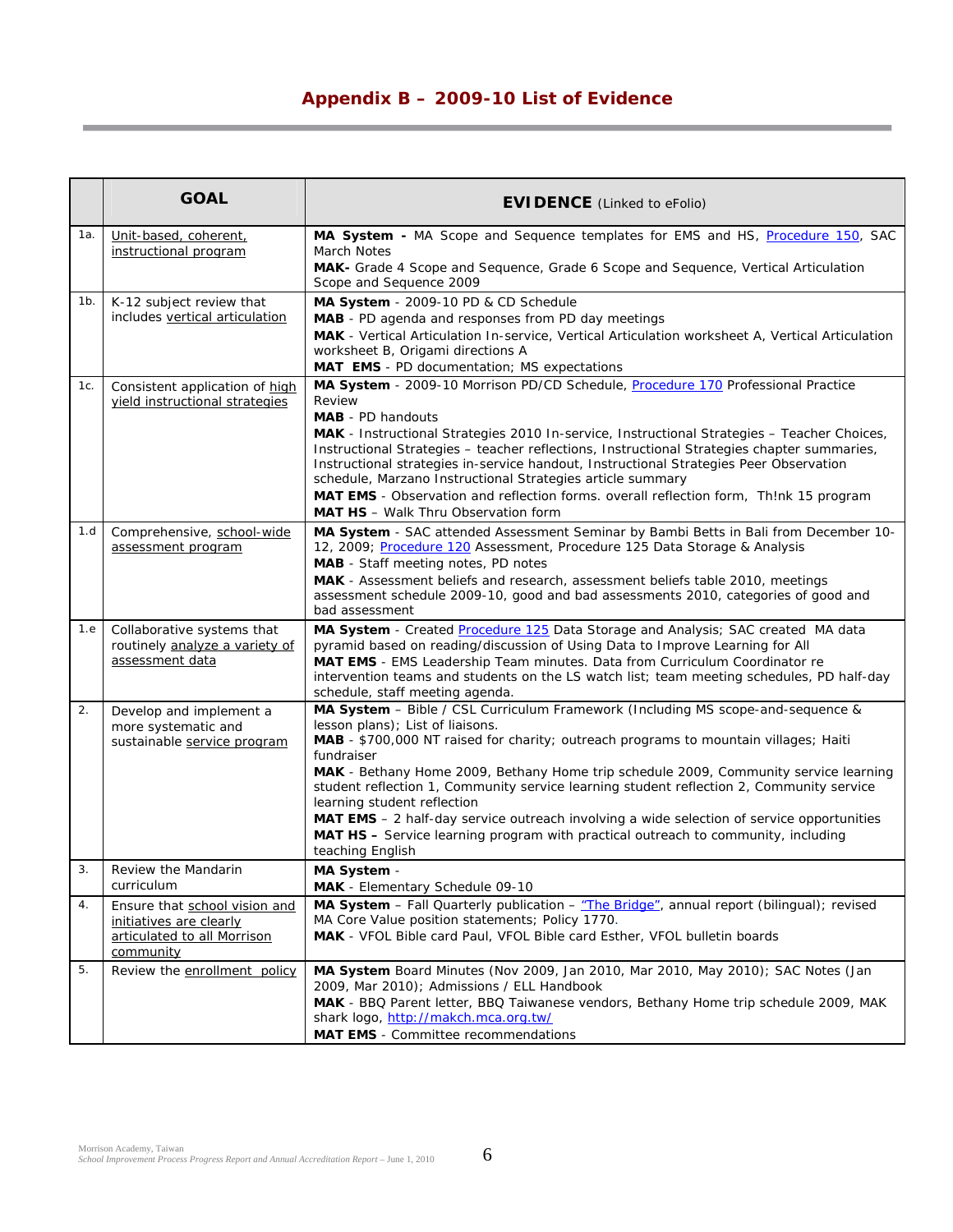*Brief summaries of campus specific follow-up and progress of major recommendations are included below. These have been completed by each campus principal. Morrison's Special Administrative Council (SAC), which acts as Morrison's Follow-up Committee, has carefully monitored and thoroughly reviewed this year's progress. Steps toward school improvement are evident in all major recommendation areas.* 

#### **1a. Coherent Unit-based Instructional Program**

#### **Taipei K-9**

All Bethany teachers were required to submit a year-long scope and sequence for each course. Teachers used the school template and submitted them to the administration. Preliminary discussions have taken place between teachers to look at vertical articulation.

#### **Taichung K-8**

Teachers were asked to complete a Year Scope and Sequence for three separate subjects (or grade levels) which they teach. Middle school teachers were given the option of using the K-8 or high school template.

#### **Taichung 9-12:**

All high school teachers were required to complete scope and sequences for each course and completion of these have been verified. The principal has an electronic copy of each teacher's scope and sequence.

#### **Kaohsiung K-9:**

All teachers have been involved in writing consensus curriculum maps. Teachers worked in job-alike groups to break each course in to units, and specify what benchmarks will be taught in each course, as well as content/skills, resources, and several same benchmark assessments. At the beginning of the year, teachers were required to create a scope and sequence of the courses they are teaching. These scope and sequences were organized by month, and included the unit titles to be taught. All scope and sequences have been consolidated in a master table for vertical articulation purposes.

#### **1b. K-12 Subject Review with Vertical Articulation**

#### **Taipei K-9:**

Teachers at Bethany have discussed vertical articulation during team times and at the ½ Day Professional Development day in January. After teachers spent time listing expectations for homework and classroom behavior, results were posted on large sheets of paper. Smaller groups were asked to read and respond to what other groups had written. Teachers realized that there were several gaps in expectations for student work and behavior.

#### **Taichung K-8:**

Our January PD half-day was devoted to the topic of vertical articulation. This new protocol was led by the K-8 and high school Curriculum Coordinators. We began as a K-12 group with teachers listing expectations regarding classroom management at each grade level (we made a deliberate decision to start this process with a lesser emotive topic than curriculum alignment). Teachers were then split into groups to compare a specific aspect of this topic. Results of the small group discussions were then shared with the whole group.

Out of this experience, the MS Team recognized that a number of their homework and late work expectations were stricter than high school. At a later team meeting they agreed to new expectations which aligned better with the progression of students towards high school expectations. The elementary team met fourth quarter to check the alignment of their expectations with the newly adopted ones for middle school.

#### **Taichung 9-12:**

Vertical articulation was addressed at both CPT and a half day PD on March 12. On Taichung campus two areas were looked at to better understand the value of vertical articulation: classroom management and late assignment policies. Teacher responses showed that the time was insightful and has led to some teachers modifying their classroom management practices and late assignment policies.

#### **Kaohsiung K-9:**

At the beginning of the year, all teachers filled in a scope and sequence chart for the courses they teach. These included the names of units taught throughout the year. All this information was then compiled into a master copy that crossed different grade levels, and could be used for vertical articulation. In addition, teachers spent a half day PD learning about what vertical articulation is – particularly as defined by Morrison Academy. Teachers had a chance to walk through the process of vertical articulation via simulation with origami instructions as the "curriculum". Teachers then met together in "job-similar" groups to review their curriculum, go through the vertical articulation process, and note any gaps, redundancies, and revisions that needed to be made.

# **1c. Consistent Application of High-yield Instructional Strategies**

#### **Taipei K-9:**

Teachers reviewed instructional strategies during collaborative planning and were able to observe each other implement them. Chinese teachers were able to have more specific training in implementing high yield strategies during the Chinese Academy that was held in the summer of 2009. Frequent and regular principal walk-throughs have shown that many teachers are implementing strategies that they have recently learned.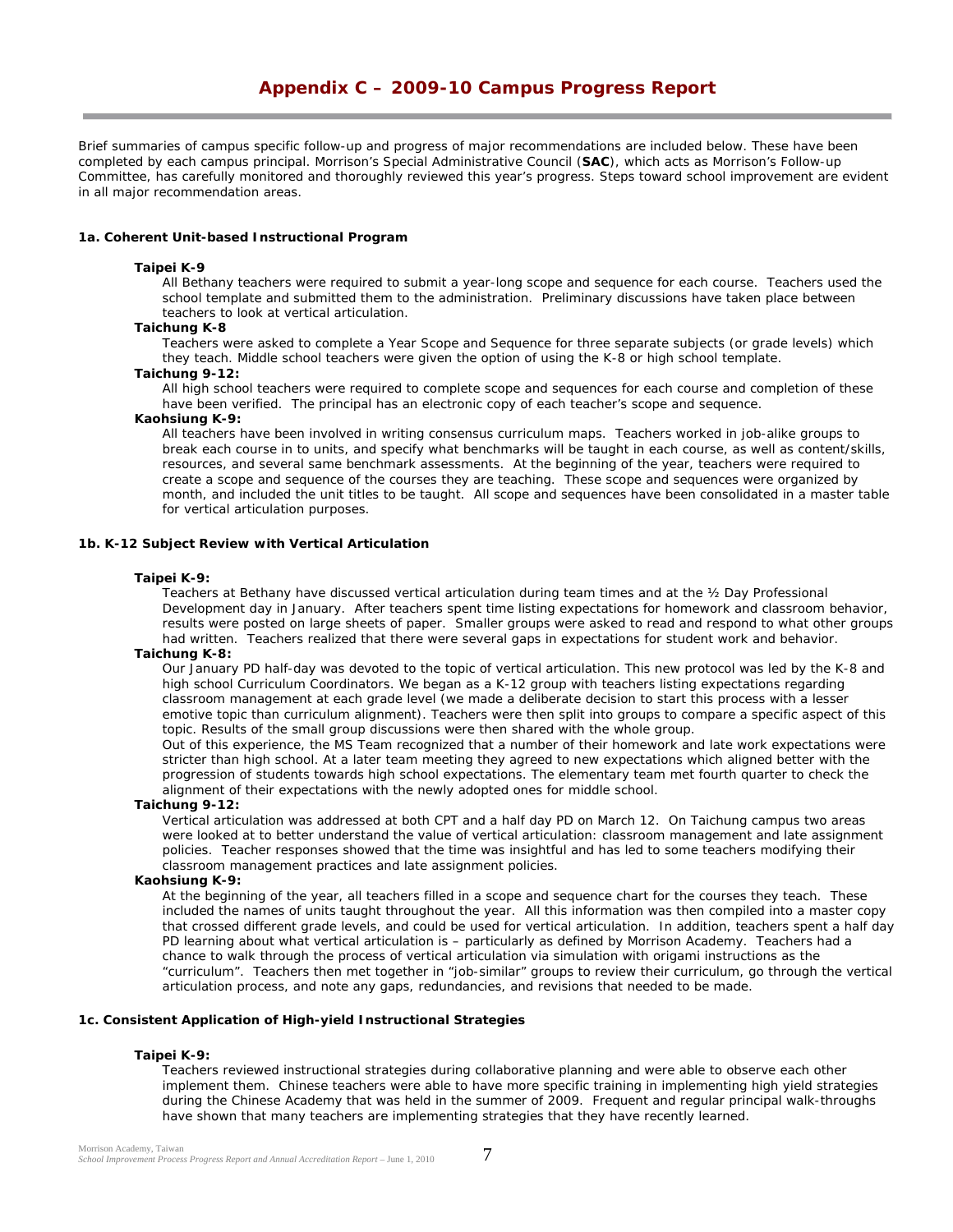## **Taichung K-8:**

A number of collaborative planning times were spent reviewing effective *Instructional Strategies* for the classroom. Teachers were also expected to implement a new strategy into a lesson each quarter. This lesson was to be observed by a peer. The observer filled out an observation form and the teacher turned in a self-reflection form. Teachers were also asked to fill out an overall reflection sheet on their experiences with implementing new strategies into their classroom which will form part of the end-of-year conference with the principal. We have now also started using our K-5 and 6-8 team meetings to focus on how to specifically direct *Instructional Strategies* to most benefit those students in the classroom who are struggling with the curriculum.

# **Kaohsiung K-9:**

Teachers were asked to choose three high yield instructional strategies upon which they would focus their learning and apply these strategies throughout the year. With each of their chosen strategies, teachers read further research about the strategy, applied the research in their classroom, and had a peer observe their application of the strategy using a specific protocol. Then time was given to reflect on the process and think of next steps. Teachers also shared their experiences on a common Google document.

#### *1d. Comprehensive, School-wide Assessment Program*

#### **Taipei K-9:**

Principals attended a conference on assessment in December 2009. A brief summary of the conference was presented by the principal at a subsequent all-staff meeting. At this time, staff members were able to respond to what they had heard in small and large group discussions. During staff meetings, teachers were able to discuss assessment further and be exposed to next year's professional learning focus.

#### **Taichung K-8:**

We will begin building capacity and understanding of our school's philosophy of assessment amongst the K-8 teachers, based on Procedure 120, during 4<sup>th</sup> quarter staff meetings. Procedure 120 was also shared with the K-8 Parent Advisory Council (PAC) during their March meeting.

The MS Math teacher has been part of the benchmark review process through making rewording suggestions as the benchmarks are taught and found to be not as accurate as needed. Common assessment results were reviewed by all teachers at the April System-wide PD Day.

#### **Taichung 9-12:**

SAC attended Assessment Seminar by Bambi Betts in Bali from December 10-12, 2009.

#### **Kaohsiung K-9:**

To introduce some of the current research and trends on assessment, we spent staff meetings (monthly) and part of team meetings (weekly) going over various assessment topics. The purpose of these times were primarily to get teachers thinking about their assessment practices, introduce new ideas, and give them a foreshadowing of what we will be focusing on next year. Some of the topics included:

- Our beliefs about assessment vs. what research says
- The purpose of assessment
- Good and bad assessment practices
- The role of reflection and self-assessment
- Backwards Design
- **Motivation**

#### **1e. Assessment Data Analysis**

#### **Taipei K-9:**

Morrison's new assessment procedure was presented to teachers during a professional development time. Teachers were able to respond to the procedure and discuss how it could be implemented in the future. In addition, more informal discussions have taken place with teachers to see how data can be used immediately in guiding discussions for classroom practices.

#### **Taichung K-8:**

Our Th!nk 15 initiative grew from a collaborative effort amongst our EMS Leadership Team (Principal, Elementary Team Leader and MS Team Leader). Data from our Learning Specialist showed a growing number of students being identified in our classrooms as struggling with academics in some form.

Teachers have received instruction on how to put struggling students at the forefront of their classroom planning, rather than as an afterthought. This has taken place during team meetings, staff meetings and one half-day PD. During each of these sessions, time was given to faculty to discuss classroom implementation in collaborative groups.

Faculty will be given an opportunity to participate collaboratively as a system for measuring the implementation of this initiative.

#### **Taichung 9-12:**

Student surveys on each course have proven valuable in informing the learning process. The high school has also instituted walk-through observations that gather an array of information including instructional strategies, VFOL, technology, and BWI.

#### **Kaohsiung K-9:**

Teachers are beginning to see the importance of data gained from different types of assessment to guide instruction, provide feedback, and communicate to various stakeholders. One key aspect that is slowly starting to change is teachers recognizing the importance and applying the practice of aligning assessments to specific benchmarks. This provides for useful information on a student's strengths and weaknesses with specific learning objectives, as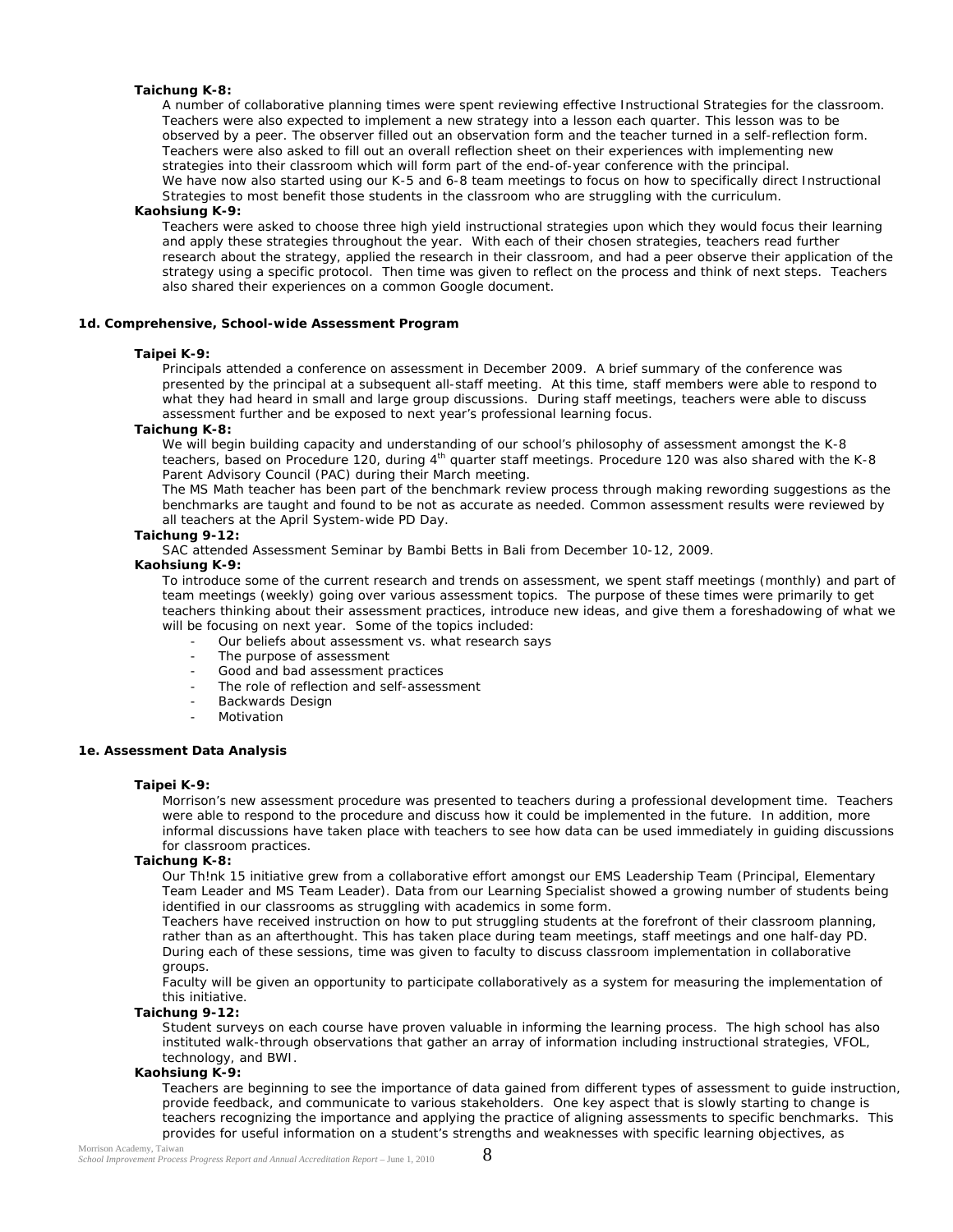opposed to the one "average grade". In a staff meeting, teachers shared experiences of good and bad assessments, and then created categories to sort these different assessments.

#### **2. Systematic and Sustainable Service Program**

#### **Taipei K-9:**

Bethany has continued to have an intentional service learning program primarily for students in Grades 6-9. In October approximately 25 students traveled to Hualien to work with a local elementary school, teaching English and spending time with local students. Debriefing sessions indicated that the students enjoyed this time and are beginning to understand more about service. In addition, the students in Grades 5 and 6 were able to visit an elementary school in Taipei and participate in a Thanksgiving activity with them.

Bethany students raised over NT\$700,000 for charitable giving this year. After typhoon Morakot, students helped put gift boxes together for elementary students in the affected area. Also, a student-initiated fundraiser for relief in Haiti was very successful.

# **Taichung K-8:**

We have continued with our middle school community service program involving two half-days. These opportunities included visiting a Senior Citizens home and local pre-school. Students were also involved in cleaning up the local community, painting school picnic benches, weeding around the school track, and babysitting young children of school parents.

We look forward to implementing the new Christian Service Learning program next year. Currently we have 20 members of K-8 teachers' families taking Mandarin lessons.

#### **Taichung 9-12:**

HS will speak to point 3. HS began a course called "Service Learning" and is partnering with Ta Yi construction for service learning opportunities including an after school program for public school elementary students on Wednesdays. The service learning class has also raised funds for Haiti relief.

#### **Kaohsiung K-9:**

Our secondary school students have gone on various service-learning trips, including to a special needs' school, local Taiwanese schools, an orphanage, and a nursing home. When students go to these places, they prepare different activities to share, including reading English books, arts and crafts, praise and worship, or just spending time talking with them. The whole school also participated in a Christmas project and raised almost 300,000 NT for a home for handicapped people. Later on in the year, all secondary students will also have an opportunity to participate in the 30 Hour Famine, an activity coordinated by World Vision that raises money and awareness for poverty and malnutrition around the world.

### **3. Mandarin Curriculum Review**

#### **Taipei K-9:**

The Mandarin Chinese program has continued to be implemented at Bethany. In the summer of 2009, all three teachers were able to participate in a one-week professional development opportunity. The K-5 program continued to meet on a daily basis and was able to align with the new structure. A new computer language lab was added this year as well as adding a projector to each Chinese classroom. Teachers have been committed to the process of change and are implementing high-yield strategies in the classroom.

#### **Taichung K-8:**

The new K-2 Mandarin program has been successfully implemented this year. All 3 K-8 Mandarin teachers attended the week-long professional development workshop last summer and all are signed-up to attend again this year.

#### **Taichung 9-12:**

The two HS Chinese teachers attended the Chinese academy the summer of 2009 and will attend it again in 2010. The HS curriculum and courses made the change of the two tracts this school year (i.e. Heritage: Advanced Chinese 1-3; and non Heritage: Chinese 1-5).

#### **Kaohsiung K-9:**

All our Chinese teachers participated in the PD program provided over summer holiday to develop their craft of teaching – especially within a Western philosophy and pedagogy of teaching. We have moved to a daily Chinese program for all elementary grades (K-5), and have incorporated the new curriculum and resources for all heritage and discovery classes. Teachers have also increased use of technology in their classrooms through various means such as interactive white boards, websites, and electronic resources linked to our teaching resources.

#### **4. Clear Articulation of Mission & School-wide Initiatives**

#### **Taipei K-9:**

Bethany parents have responded well to the quarterly, bi-lingual Bridge publication. At a PAC meeting, parents were given an opportunity to respond the new core values created by the Board of Trustees. The response was positive.

#### **Taichung K-8:**

The Board of Trustees consulted SAC over the formulation of the school Core Values. These core values were presented to the K-8 PAC at the March meeting. The Superintendent also plans to attend the May PAC meeting to field questions regarding the core values statement. The core values will also be presented to parents via the school newsletter (EMS Express) where they will also be directed how to find them on the school website. Prospective Kindergarten parents are shown the torch sculpture and explained to them how this value is a central theme of our school during the informational tour (Kindergarten Round-up).